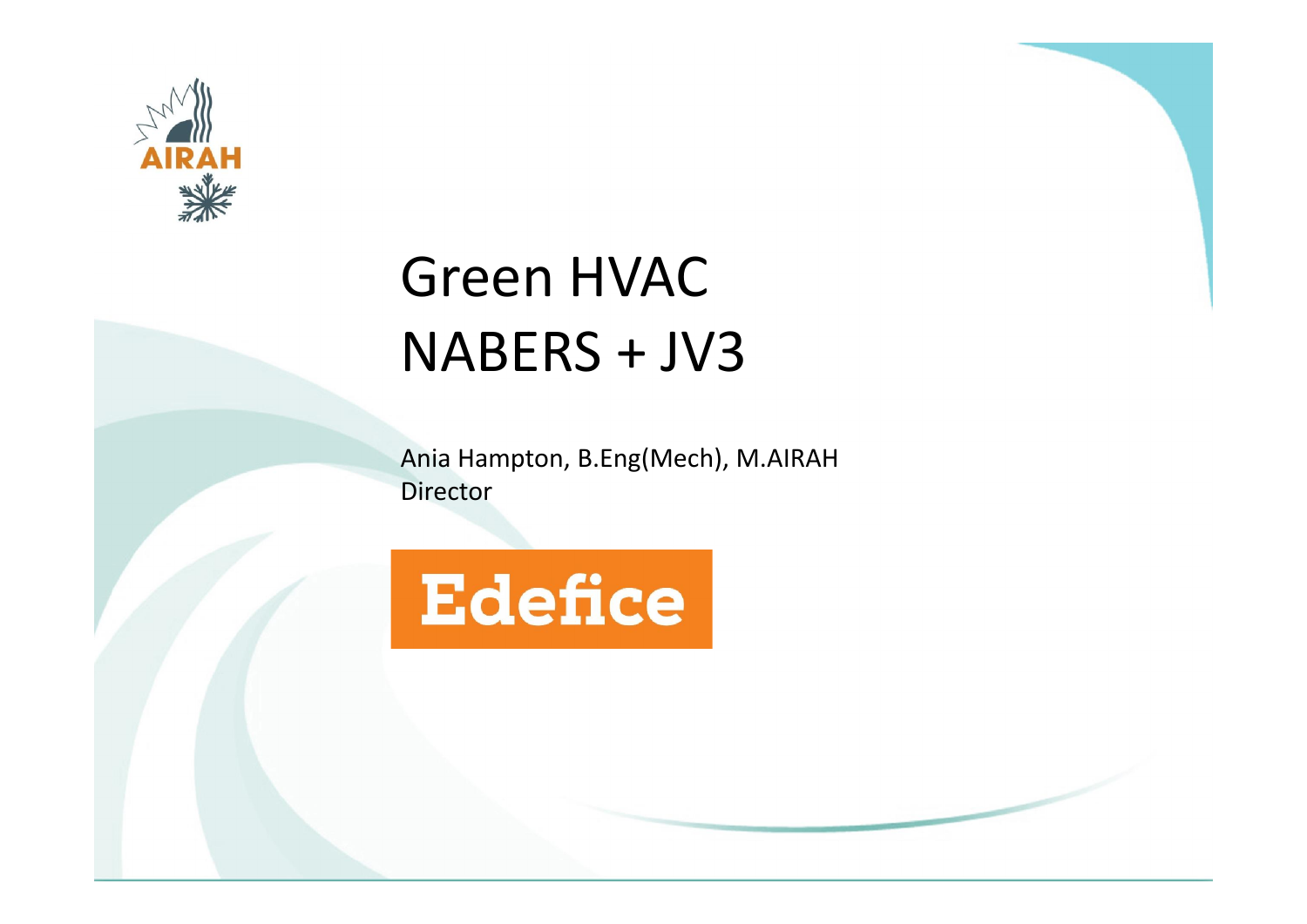

#### NABERS





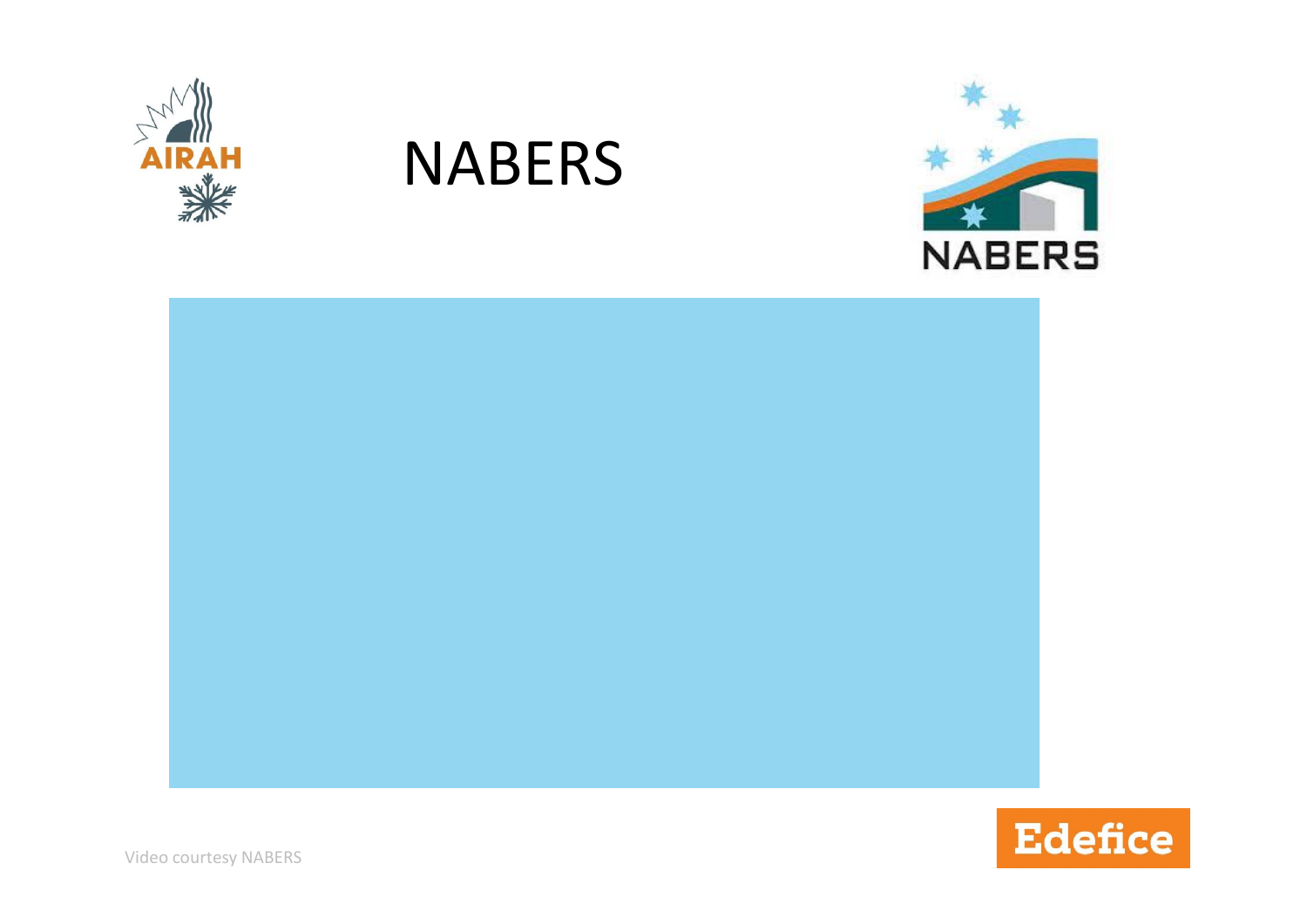

#### NABERS









Based on metered performance Technology neutral

Fair comparison

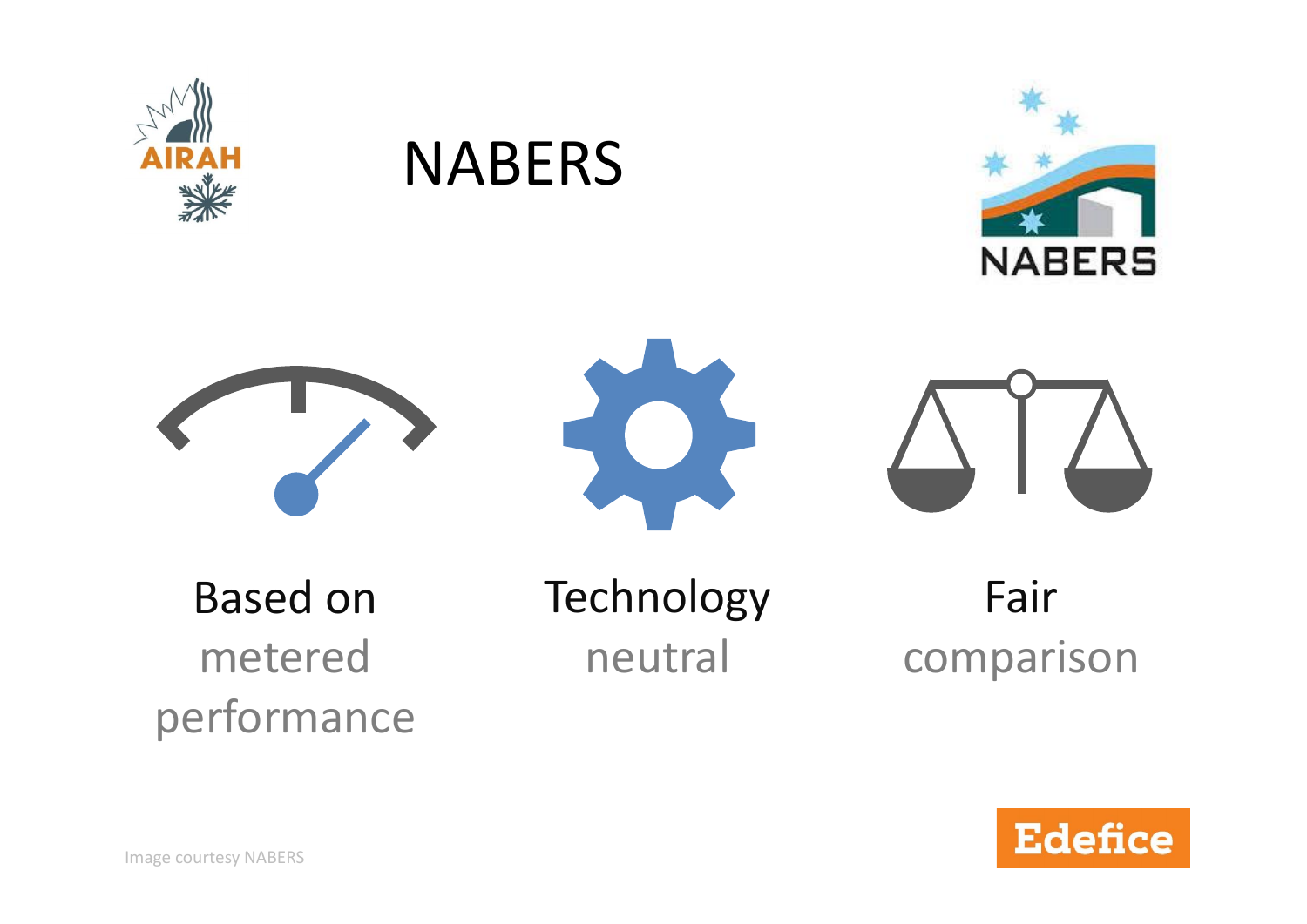

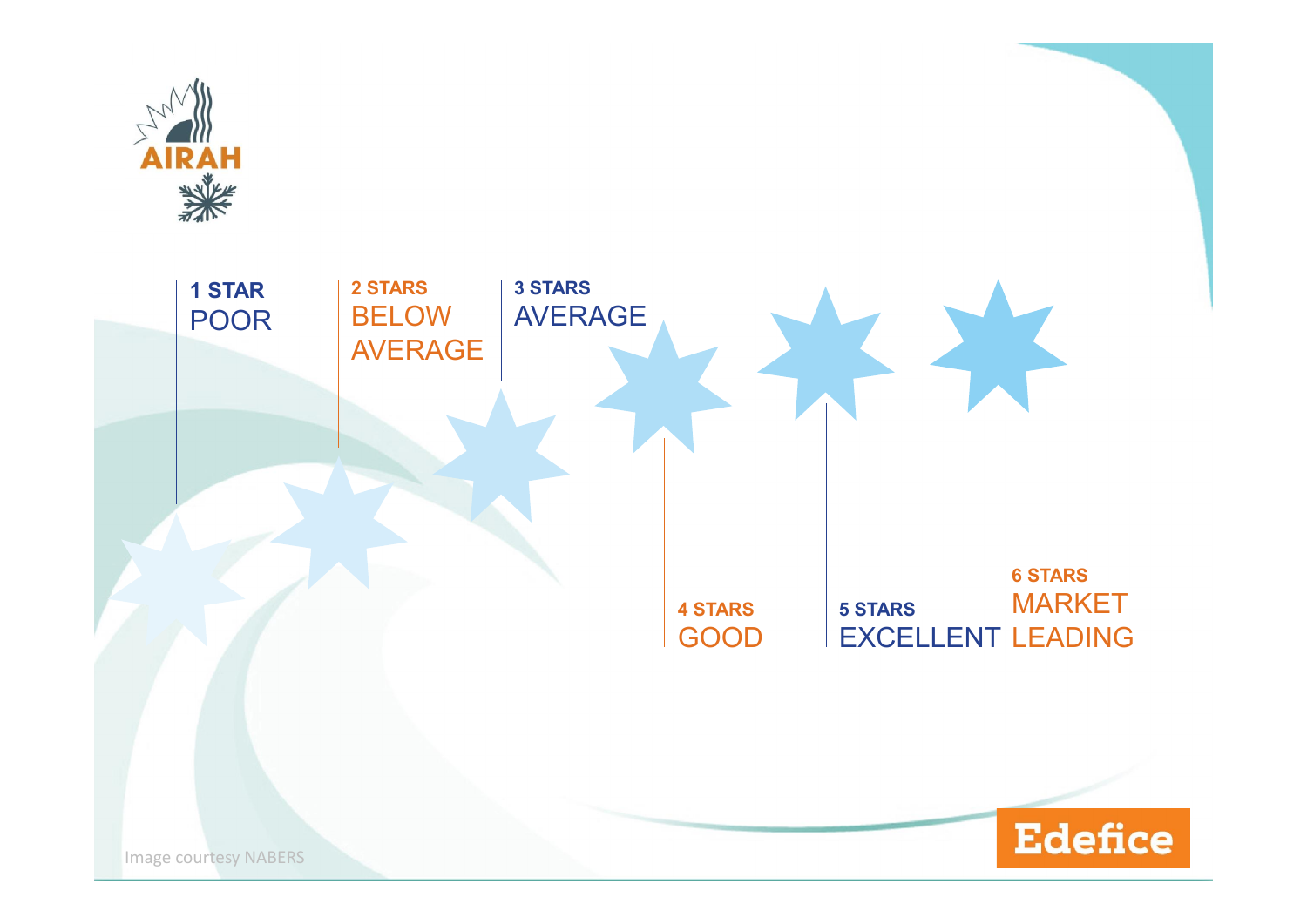



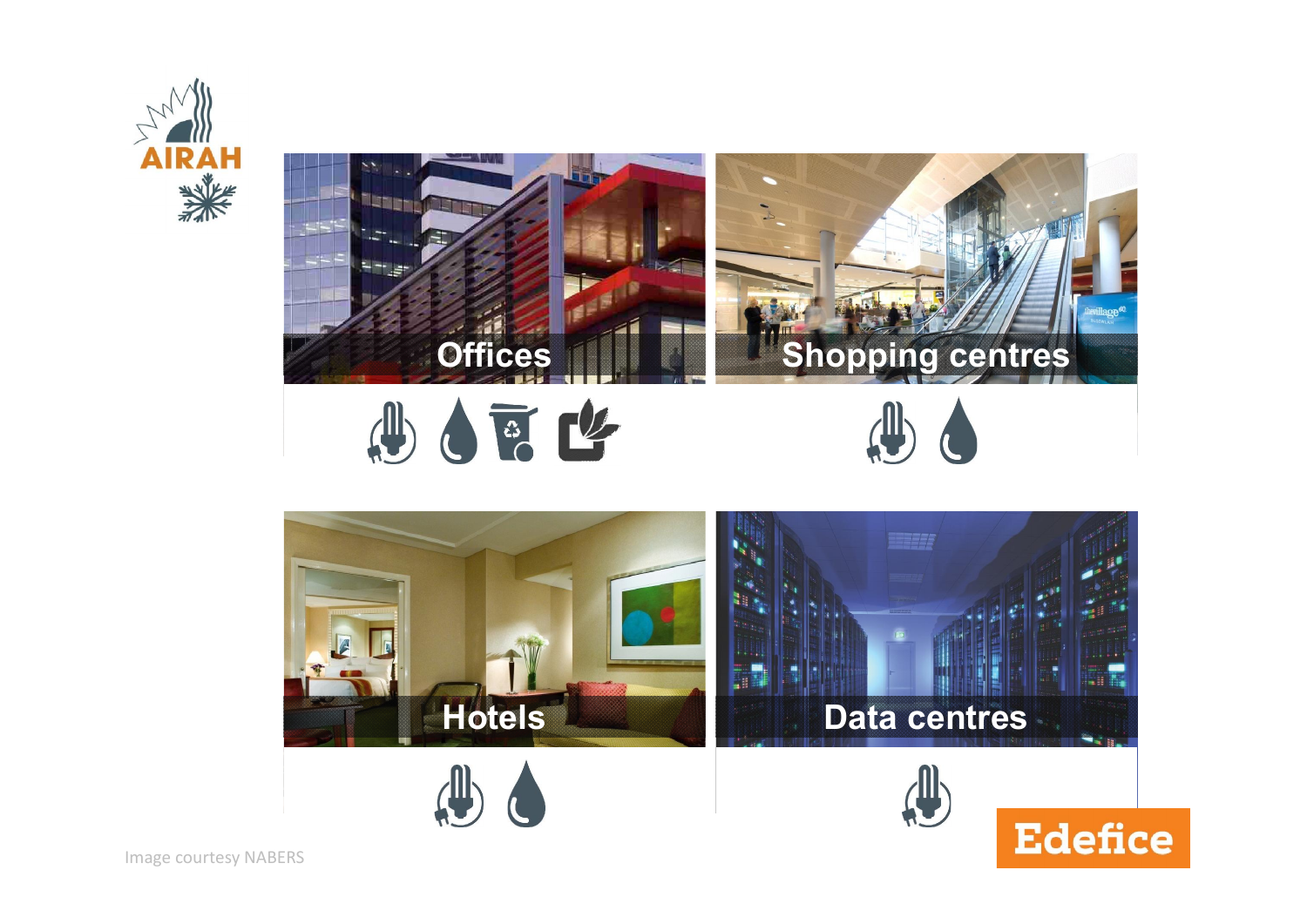

### NABERS + HVAC

Energy

- Energy consumption of HVAC system
- Co/trigeneration

Water

- Cooling towers
- **Evaporative** cooling
- Fire systems

IEQ

- Thermal comfort: temperature, humidity + air speed
- Ventilation
- Pollutants
- Acoustics
- Maintenance and cleaning of air systems

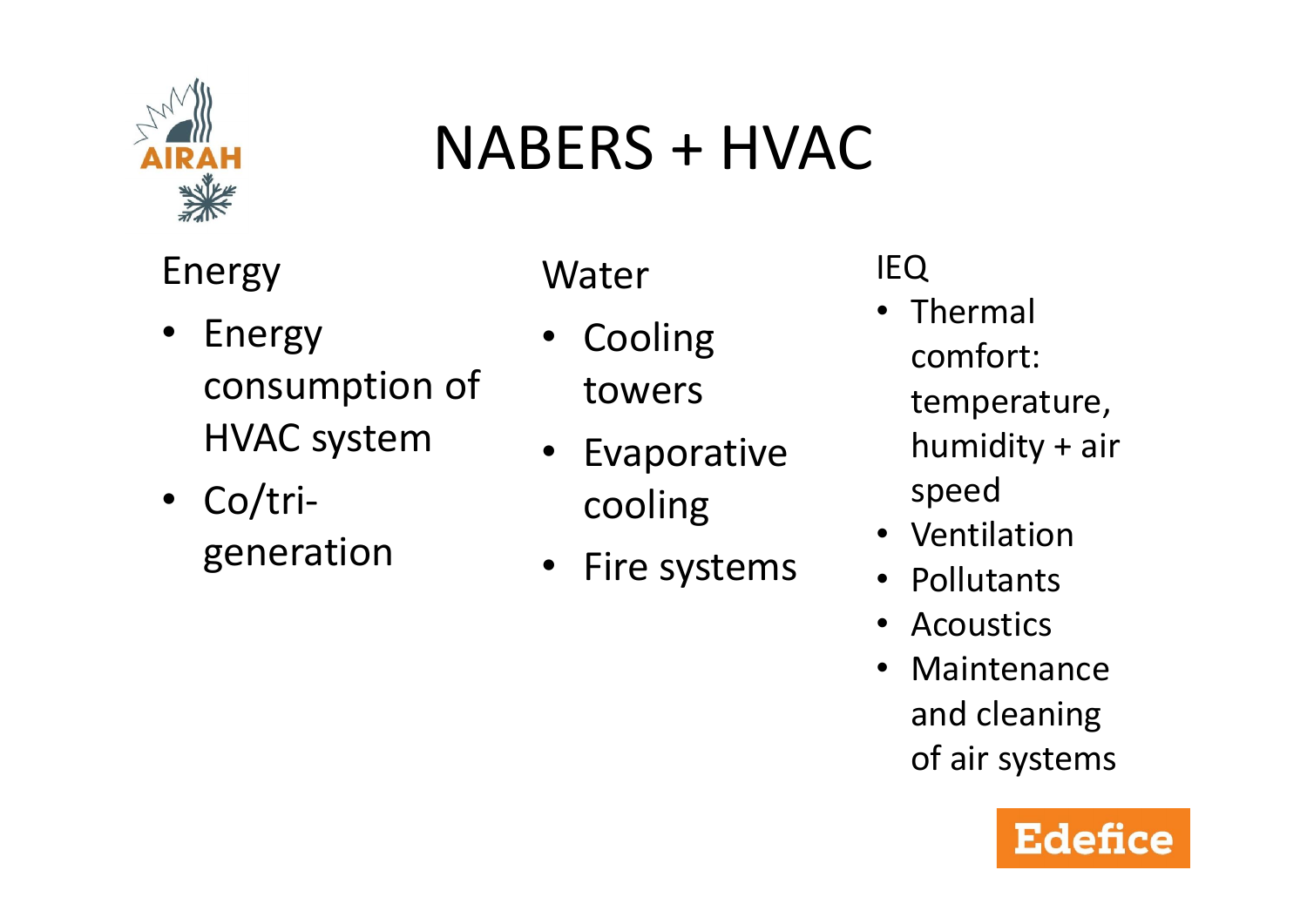

# Who owns what (HVAC)

#### **Base building**

- Main HVAC system
- Central plant (chillers, boilers, cooling towers, pumps, AHUs etc)
- Supplementary chilled or condenser water circuit (pumps, cooling tower etc)
- Measured IEQ parameters (T°C, %RH, air m/s, pollutants ppm, sound dB etc)

#### **Tenant**

- Supplementary HVAC e.g. comms rooms, meeting rooms, individual offices. Based on *specific tenant requirement.*
- Occupant satisfaction survey for IEQ (tell me, how do you *feel)*

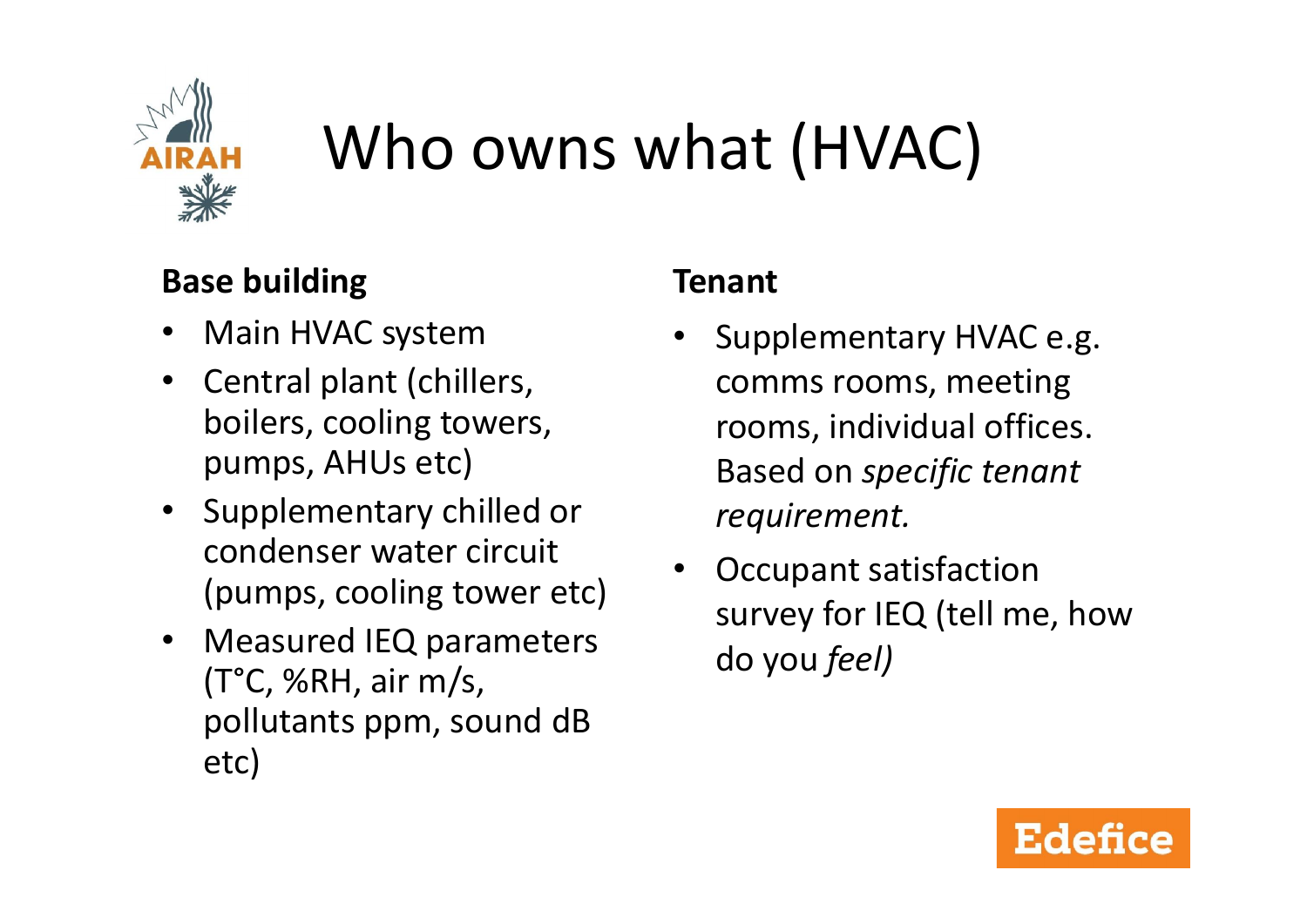

# Commitment Agreements

- Allows owner to market NABERS performance prior to formal rating
- Requires energy modelling in accordance with strict protocols
- Independent design review
- "What if" scenarios

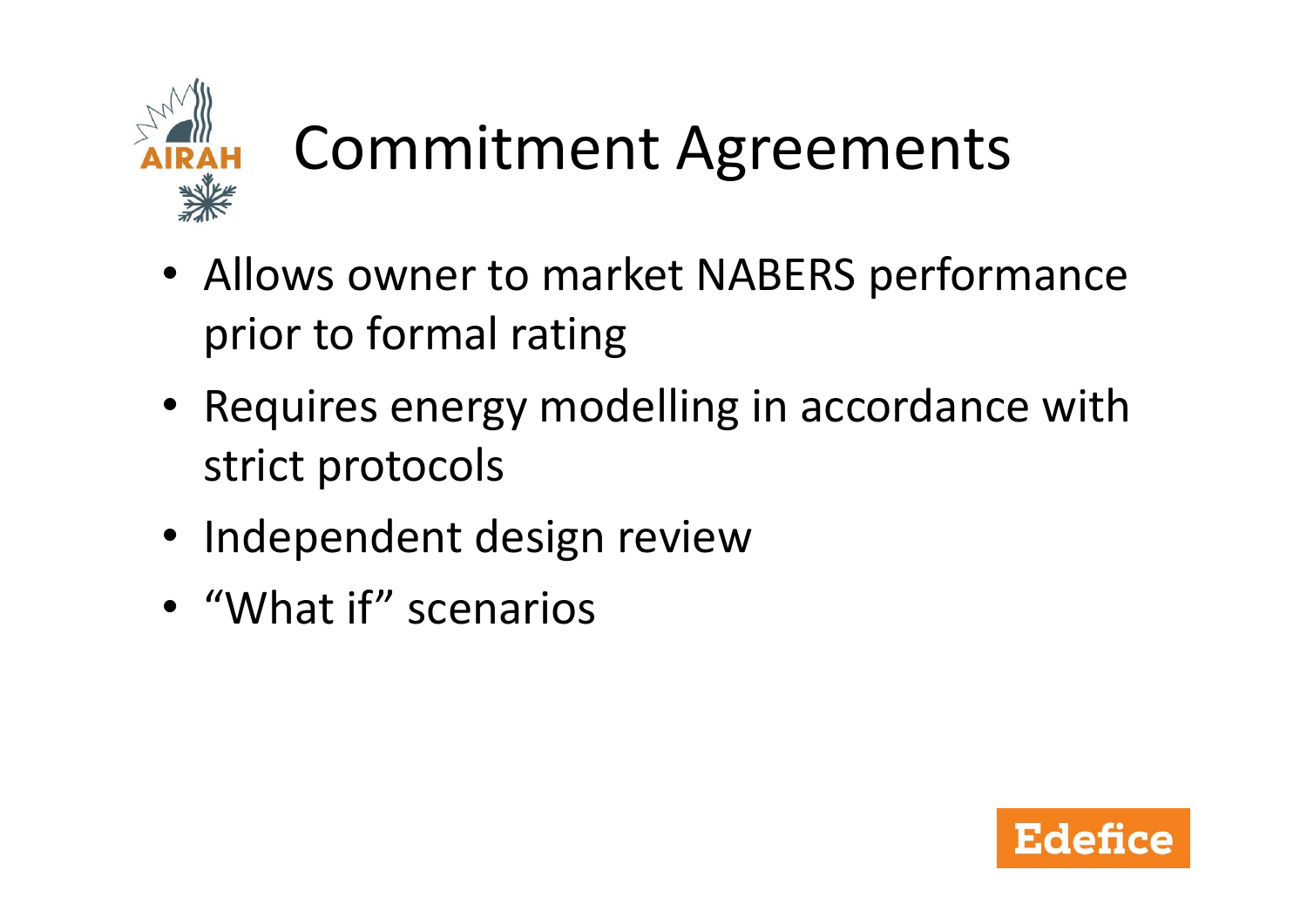

# Designing for NABERS

- Fit for purpose
- Size for purpose
- Simplicity
- Controls
- Metering
- Commissioning
- Designing for *people* comes first

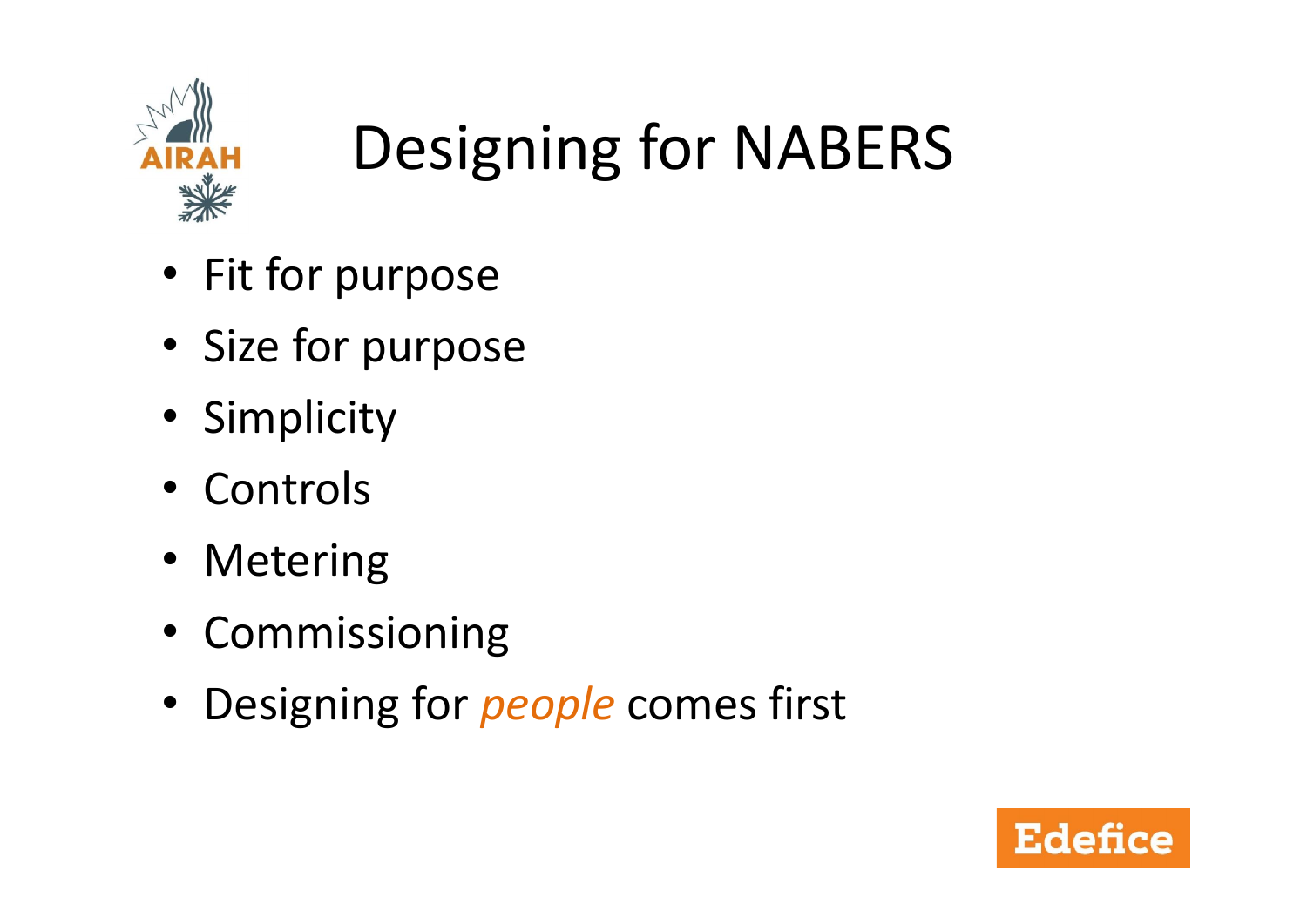

# NCC Section J

Mandatory compliance

Deemed-to-Satisfy (DTS) provisions for:

- J1 Insulation
- J2 Glazing
- J3 Sealing
- $\cdot$  J5 HVAC
- J6 Lighting
- J8 Monitoring and Maintenance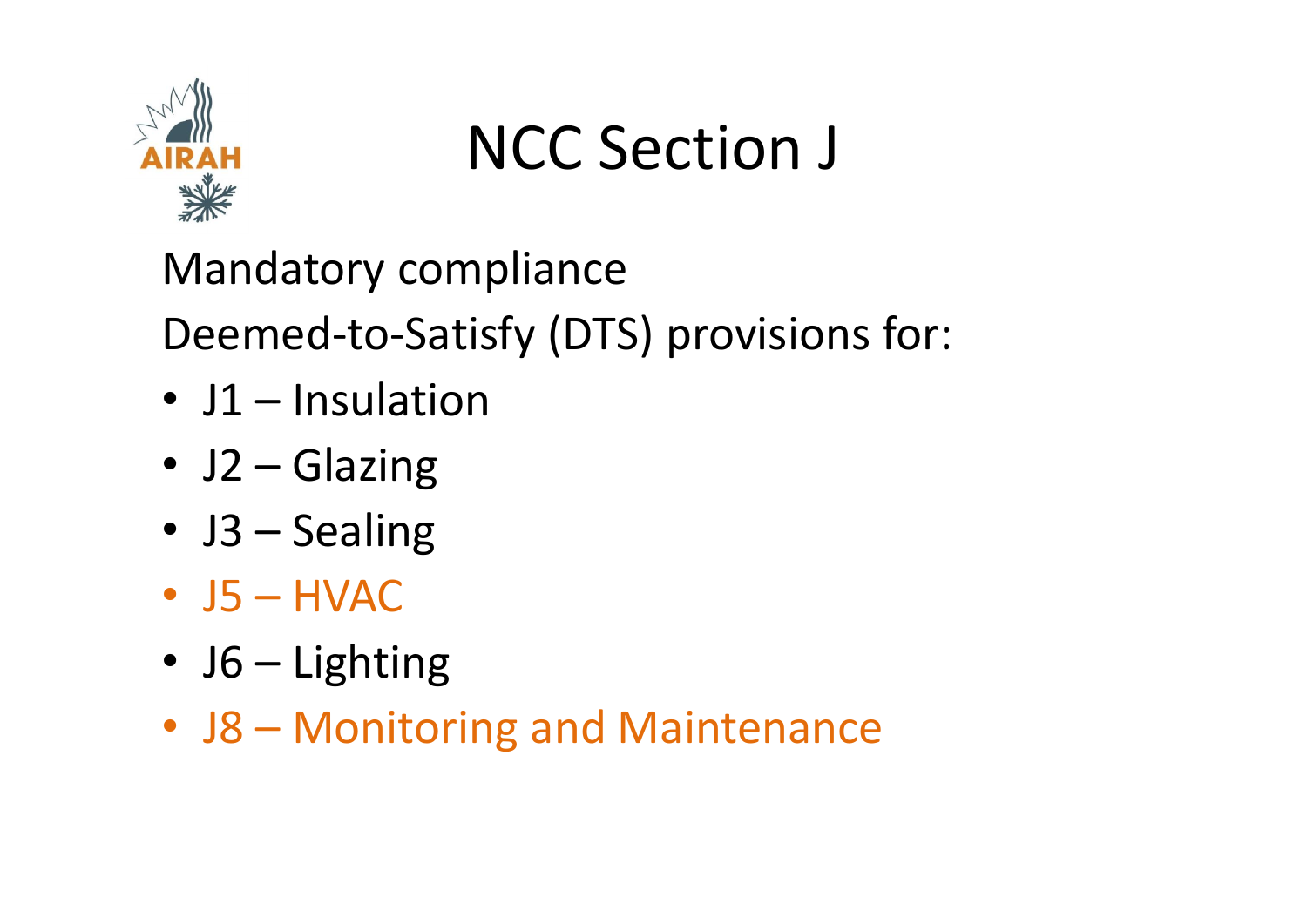

# JV3

- "Alternative solution" used instead of Deemed-to-Satisfy (DTS) e.g:
	- Too much glazing
	- Insufficient space for economy cycle in retrofit
- Looks at building as a whole
- Compares energy consumption of proposed building to one which complies with DTS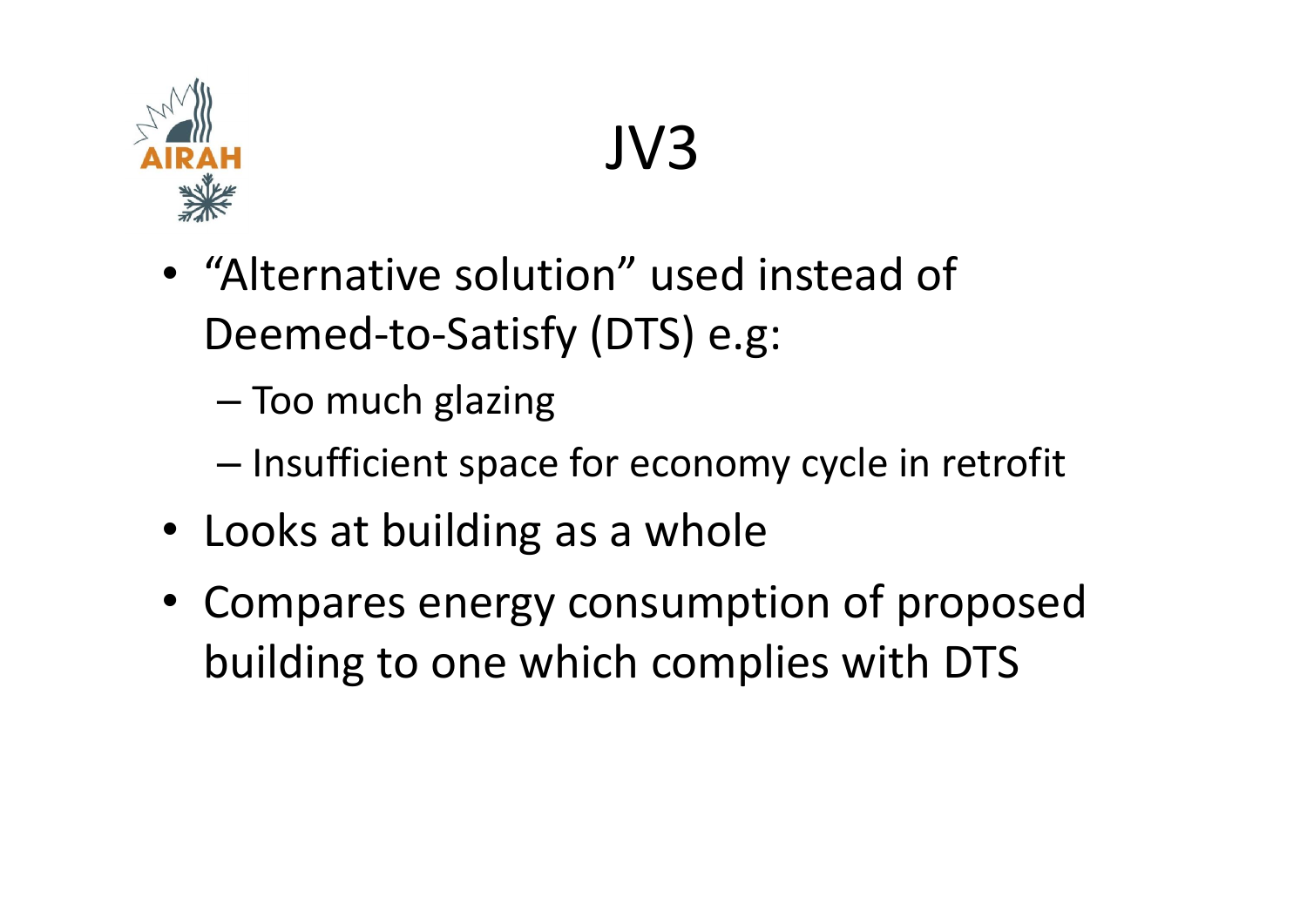

## Modelling for JV3